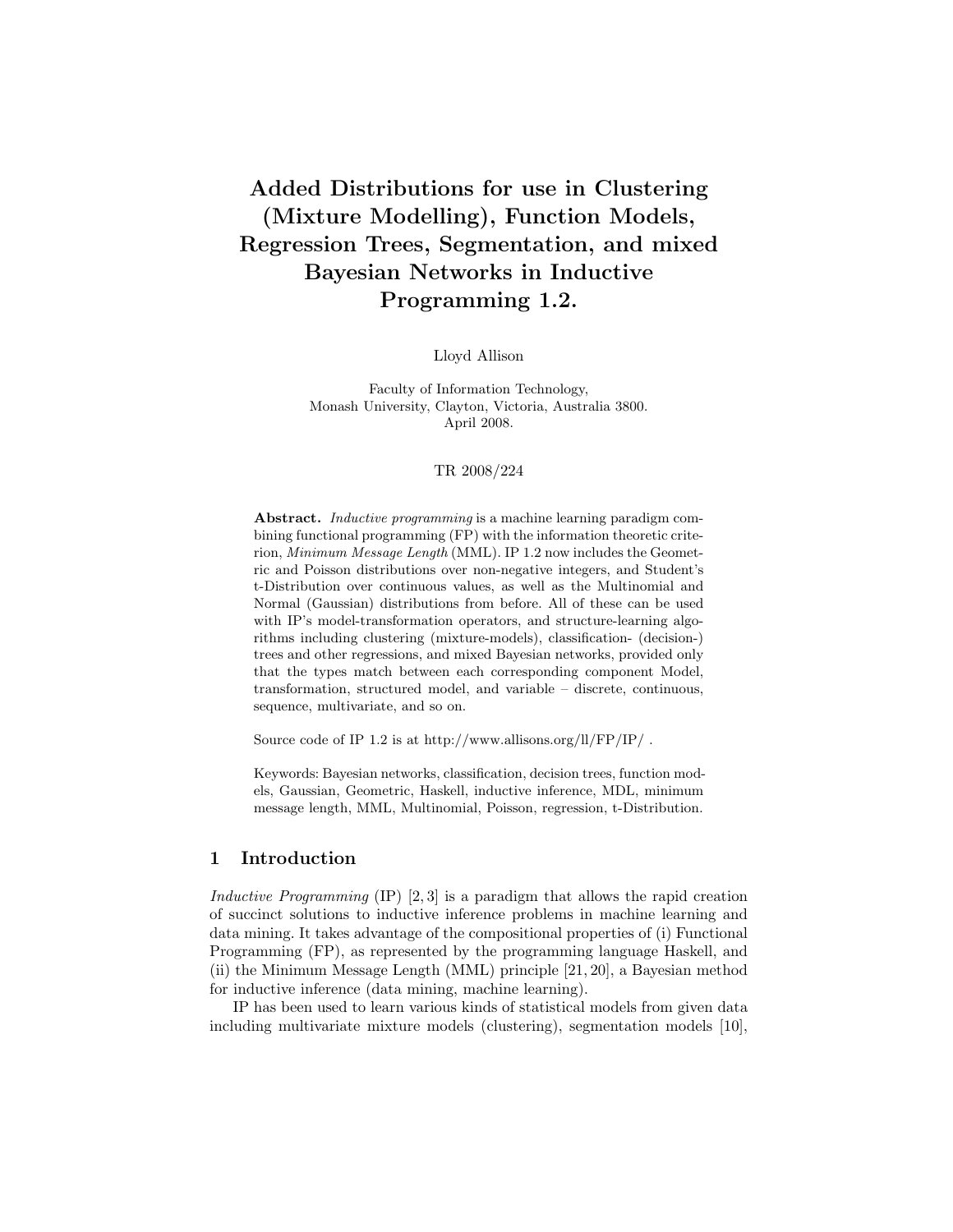classification- (decision-), regression- and model-trees [3], time-series models, and mixed Bayesian networks [4] over both discrete and continuous variables. (In general a variable can be of an arbitrary type provided that a suitable Model is created for it [2]. For example, sequences can be modelled by a Time-Series model and sequences have been clustered in this way.)

Modules and classes have been somewhat reorganised in IP 1.2, and extra probability distributions (Models) – the Geometric and Poisson distributions over integers and Student's t-Distribution over continuous values – have been added to the previously implemented Multinomial and Normal (Gaussian) Models. All of these distributions can be used immediately with the algorithms for learning structured models – mixture models (clustering), classification- (decision- ), regression- and model-trees and other Function Models (regressions), segmentation models of Time-Series data, and Bayesian Networks over mixed discrete and continuous data.

Student's t-Distribution does not have a closed-form estimator. A small library of scientific and numerical functions is new to IP 1.2 to optimise the t's parameters, in the first instance, but it obviously has other uses and will be expanded in future.

# 2 Background

For completeness, this section gives the obligatory brief introductions to Minimum Message Length (MML) inference and to Inductive Programming (IP).

## 2.1 MML

Minimum Message Length (MML) [21, 20] is a Bayesian method of inference. It builds on Bayes's theorem [6] and on Shannon's mathematical theory of communication [18], hence 'message':

```
Pr(M&D) = Pr(M).Pr(D|M) = Pr(D).Pr(M|D)msgLen(E) = -log(Pr(E))msgLen(M&D) = msgLen(M)+msgLen(D|M) = msgLen(D)+msgLen(M|D)
```
where M is a model (theory, hypothesis, parameter estimate) of prior probability  $Pr(M)$  over some data, D, and E is an event of probability  $Pr(E)$ . MsgLen(E) is the length of a message for  $E$  in an optimal code. The units are *nits* for natural logs and bits for base 2 logs. MML is related to the later Minimum Description Length (MDL) principle [16, 5] but differs from it, for example, by preferring models that are fully parameterised, to appropriate precision. (MML is not equivalent to MAP in general.)

MML imagines a transmitter sending a two-part message to a receiver. The first part, of length msgLen(M), states a model which answers some inference problem that must be solved. The second part, msgLen $(D|M)$ , states the data encoded as if the answer, M, is true. Note that the receiver cannot decode the second part without the first part. There is a trade-off between the complexity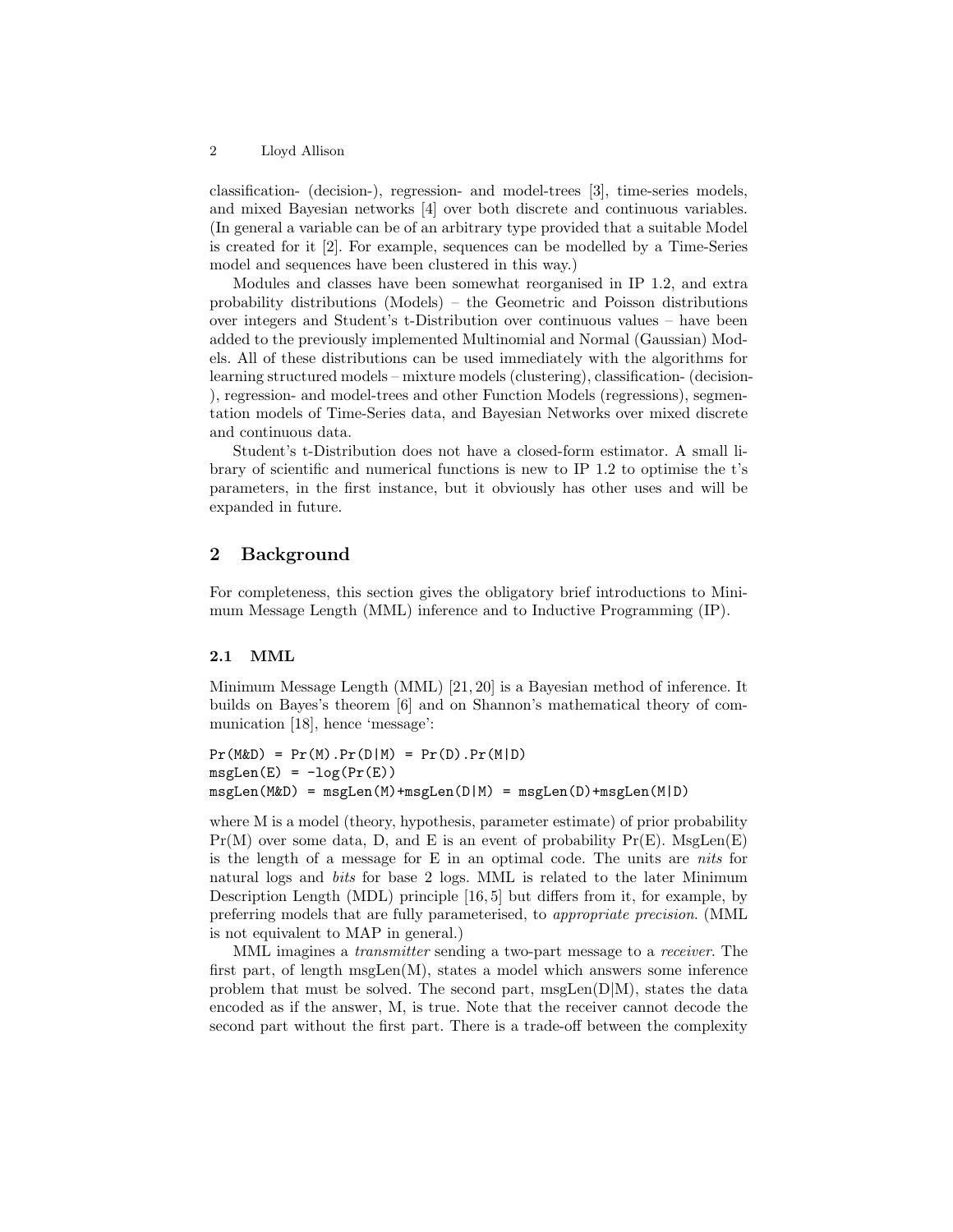of the model, M, and its fit to the data,  $D/M$ . The transmitter and receiver can cooperate to design an efficient code but this can only be based on expected data. Strict MML (SMML) relies on the design of a full optimal code book. Unfortunately SMML is computationally infeasible for most inference problems [11] but there are efficient and accurate MML approximations [20], notably MML87 [23], for many useful problems and models. The MML87 approximation to the message length for a model  $M_{\theta}$  with a k-dimensional parameter  $\theta$  is given by

$$
msgLen(D, \theta) = -\log h(\theta) + \frac{1}{2}\log|F(\theta)| + \frac{k}{2}\log\kappa_k + \underbrace{\frac{k}{2} - \log\Pr(D|\theta)}_{msglen(D|\theta)} \tag{1}
$$

where h is the prior on  $\theta$ ,  $F(\theta)$  is the Fisher information matrix, |...| takes the determinant, and  $\kappa_k$  is a lattice constant for k dimensions [9],  $k_1 = 1/12, k_2 =$ determinant, and  $\kappa_k$  is a lattice constant for  $\kappa$  d<br> $3/(36\sqrt{3}), k_3 = 19/(190 * 2^{1/3}), ..., k_\infty = 1/(2\pi e).$ 

MML is a natural compositional criterion because the complexity of data, models and sub-models are all measured in the same units. Inductive Programming exploits this to build structured models from component models. It also uses transformation operators on models, much as functional programming uses high-order functions to transform functions.

#### 2.2 Inductive Programming

Inductive Programming (IP) provides a library of statistical models, estimators, and operators on these.

Initially, IP was created in response to a quite natural problem in research: Much research in MML, and in machine learning in general, takes the form of creating a new kind of statistical model, plus a learner (estimator), for a fairly specific problem such is unsupervised or supervised classification, or time-series prediction. Often it is carried out by a PhD student who creates a prototype (flaky) implementation of the new model, compares it to earlier competitive models, gets the degree, and departs for fresh fields. Gradually a collection builds up of incompatible, hard to maintain programs. A unified tool-kit, such as IP, can reduce this problem. As an elementary example, there is a single implementation of the Normal (Gaussian) distribution in IP and it is used by unsupervised classification, regression-trees and anything else that needs the Normal distribution.

In attempting to correct this initial 'problem in research,' IP seeks to create a uniform framework for as much of machine learning as possible. This raises the question of just what are the general tasks, and tools, in machine learning? What are their properties and operators and, crucially, what are their types and type-classes? The polymorphic type system of Haskell [15] has been useful for examining this question and, as part of a first-cut at an answer, there are four type-classes [2, 3]; see figure 1.

SuperModel is the super-class of the currently three populated classes of statistical model: Model, FunctionModel and TimeSeries. Every statistical model,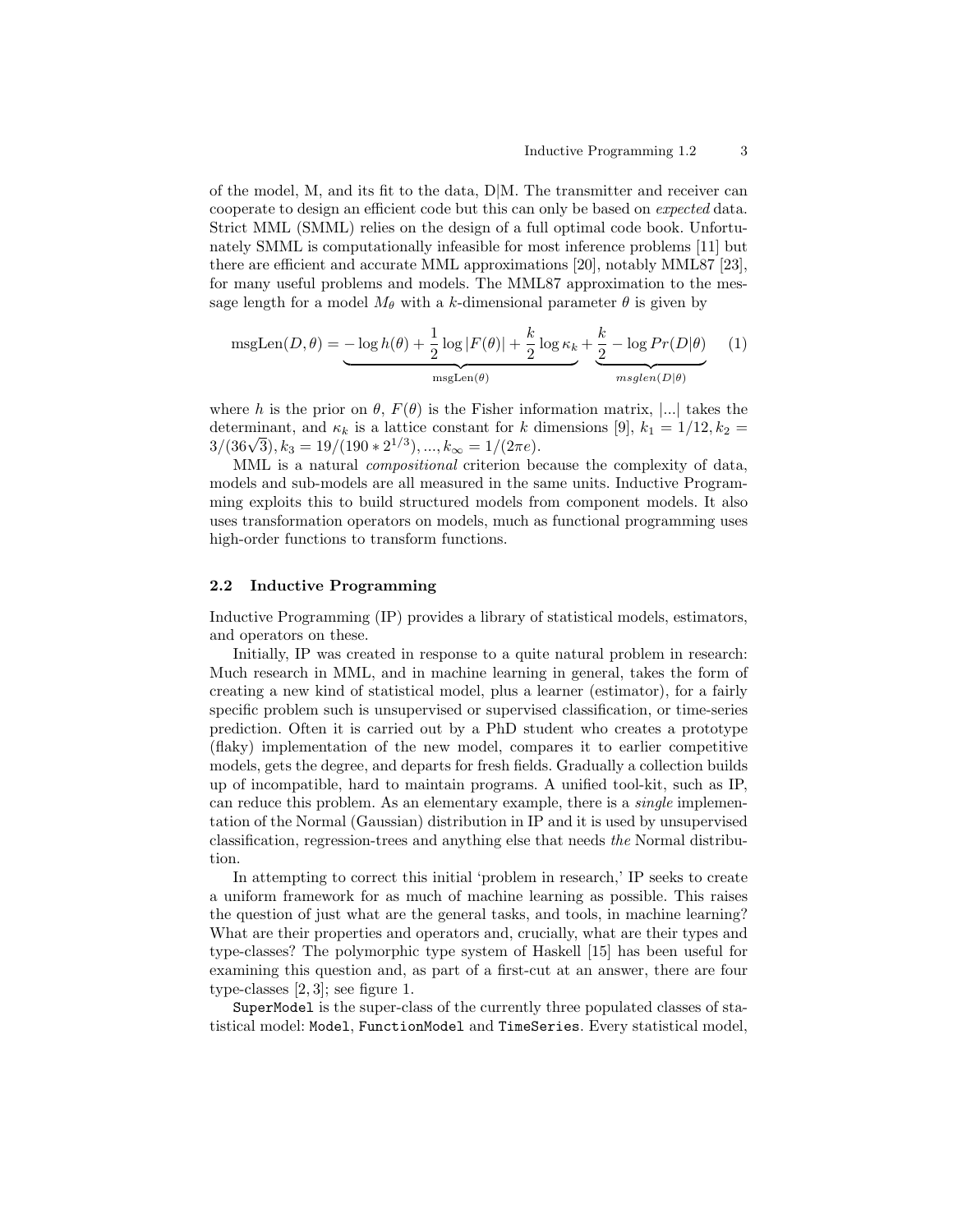```
4 Lloyd Allison
class ... SuperModel sMdl where
prior :: sMdl -> Probability
msg1 :: sMdl -> MessageLength
mixture :: ... mx sMdl -> sMdl
...
class Model mdl where
pr :: (mdl dataSpace) -> dataSpace -> Probability
nlPr :: (mdl dataSpace) -> dataSpace -> MessageLength
msg :: ... (mdl dataSpace) -> [dataSpace] -> MessageLength
msg2 :: (mdl dataSpace) -> [dataSpace] -> MessageLength
...
class FunctionModel fm where
condModel :: (fm inSpace opSpace) -> inSpace -> ModelType opSpace
...
class TimeSeries tsm where
predictors :: (tsm dataSpace) -> [dataSpace] -> [ModelType dataSpace]
 ...
'...' stands for omitted details, '::' for 'has type',
'[t]' for 'list of a type t', and '->' for function type.
```
Fig. 1. Classes of Statistical Model.

m, has a prior probability, equivalently, a complexity, that is the first-part of a message, msg1 m. A mixture can also be formed of two or more statistical models of the same type.

The main duty of a Model, m, over some data-space (type) is to give the probability, pr m x, equivalently the negative log probability, nlPr m x, of a datum, x, in the data-space. Derived from this is the second-part message length, msg2 m xs, of a data-set, xs, that is of a list, [...], of data from the data-space. Both message parts together give the total message length, msg m xs.

A FunctionModel has an input-space and an output-space and returns a Model of the output-space conditional, condModel, upon a value from the inputspace.

A TimeSeries statistical model gives a series of predictors, each one being a Model for the *next* element in a data-series, depending on the *context* of previous values in the sequence up to that point.

In Haskell, a value has a type and a type can be an instance of one or more type-classes. For example, 3.14 can have the type Double and Double is an instance of various classes including Num (numerical), and Show (printable). A Bayesian network [13] learned from multivariate observational data is a directed acyclic graph where each node corresponds to a variable and each edge shows a child's dependency on a parent. In IP, a Bayesian network has been represented as an ordering of the variables plus a FunctionModel for each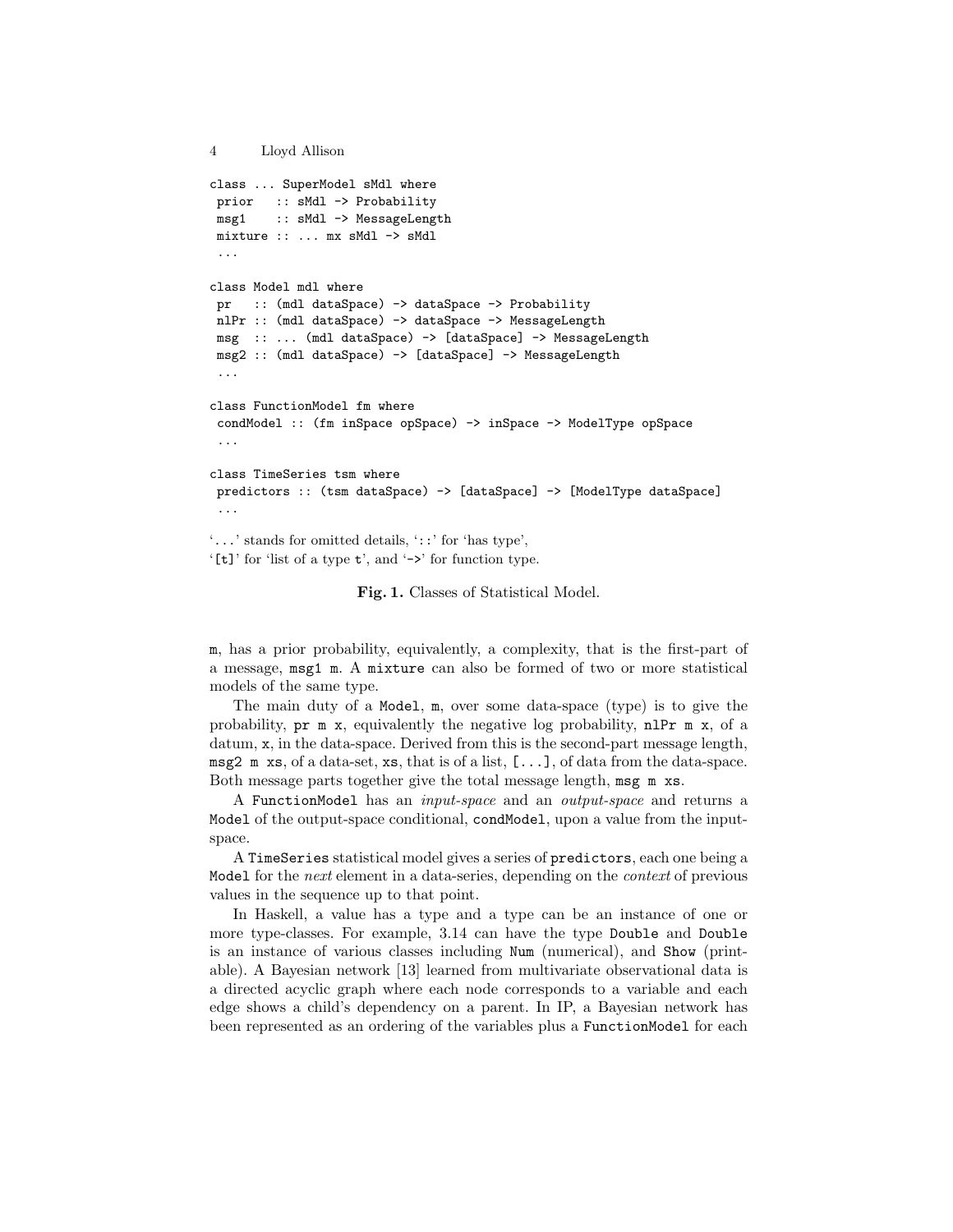variable conditional upon some or all of its predecessors in the sequence. A conditional probability table (CPT), that is a FiniteFunctionModel, is often used for parent-child dependencies on discrete variables but any FunctionModel (over the right input and output spaces) can be used [14]. A classification-tree has the type CTreeType ip op which actually includes regression-trees when op is continuous [3]. CTreeType is an instance of class FunctionModel and so can be used for parent-child dependencies, as first suggested by Friedman and Goldszmidt [12] (subsequently by Comley and Dowe [8]). The output Model of each FunctionModel must match the type of its output-space variable; the Multinomial distribution is typically used for a discrete variable and any appropriate continuous distribution for a continuous variable [4].

# 3 Inductive Programming 1.2 (IP1.2)

IP previously included the Multinomial and Normal (Gaussian) distributions (Models). New to IP 1.2 are the Geometric  $(\S 3.2)$  and Poisson  $(\S 3.1)$  distributions, *both* defined for integers  $\geq 0$  and parameterised on their *means*, and Student's t-Distribution (§3.3) for continuous values. A small library of numerical/ scientific functions  $(\S 3.5)$  is also new. Finally, some file and module names have been changed.

The Snob program [21] implements an MML Poisson distribution [20, 22] where two variables are needed, one for a count and one for a duration; in IP  $(\S 3.1)$  a single integer variable is modelled. The Geometric  $(\S 3.2)$  distribution here follows [17] which examined selecting between a Poisson and Geometric, and compared estimators for them.

#### 3.1 Poisson

The Poisson's probability function for an integer datum  $x \geq 0$  is

$$
Pr(x|\alpha) = \frac{e^{-\alpha}\alpha^x}{x!}
$$
 (2)

The mean and variance are equal to  $\alpha$ . The negative log likelihood, L, is

$$
L = \alpha - x \log \alpha + \log x!
$$

so

$$
\frac{dL}{d\alpha}=1-\frac{x}{\alpha}
$$

Equating the derivative for n data,  $x_1, ..., x_n$ , to zero, we see that the maximum likelihood estimator is

$$
\alpha_{ML} = \frac{1}{n} \sum x_i
$$

The second derivative of L is

$$
\frac{\partial^2 L}{\partial \alpha^2} = \frac{x}{\alpha^2}
$$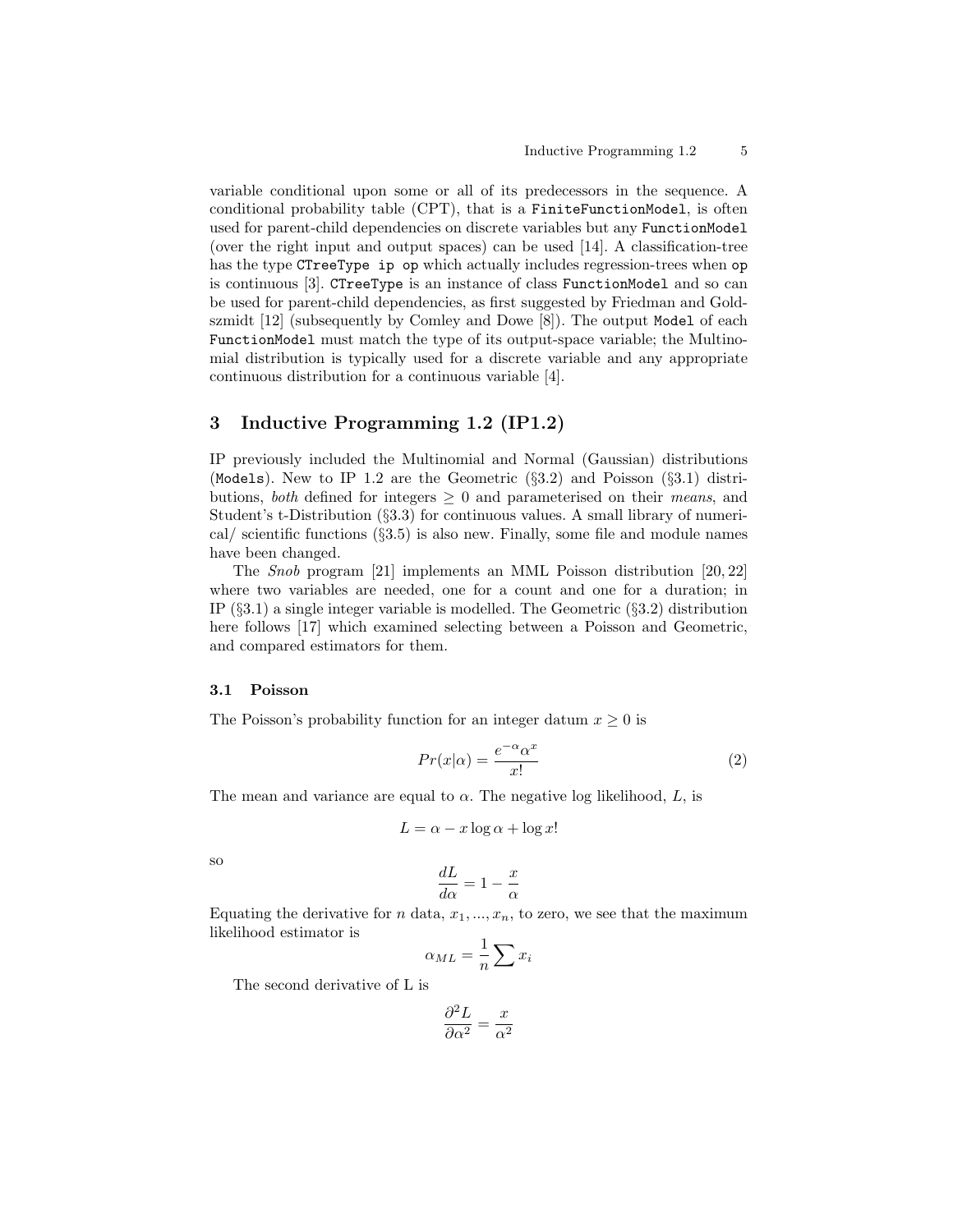Its expectation, the Fisher information, for  $n$  data is therefore

$$
F_{\alpha} = \frac{n\alpha}{\alpha^2} = \frac{n}{\alpha} \tag{3}
$$

A reasonable prior on  $\alpha$  is

$$
h_A(\alpha) = \frac{1}{A} e^{-\alpha/A} \tag{4}
$$

which has mean  $A$ . It is usually easy to come up with a safe value for  $A$  by setting it to a "typical expected data value", but if in doubt err towards making A larger rather than smaller. The prior has little effect on the MML estimate of  $\alpha$  but it does affect the cost of stating the estimate.

Substituting the prior (4) and Fisher (3) into the message length equation (1), and differentiating

$$
\frac{d \text{ msgLen}}{d \alpha} = \frac{1}{A} + n - \frac{\sum x_i}{\alpha} - \frac{1}{2\alpha}
$$

Setting this to zero gives the MML estimator

$$
\alpha_{MML} = \frac{\sum x_i + 1/2}{n + 1/A}
$$

with uncertainty region

$$
\sqrt{\frac{12}{F_{\alpha_{MML}}}} = \sqrt{\frac{12\alpha_{MML}}{n}}
$$

## 3.2 Geometric

Given a coin where  $p = Pr(head)$ , the number of tails thrown *before* the first head is thrown is modelled by a Geometric distribution (often the head itself is included, but not here). The distribution's mean,  $\mu$ , equals  $1/p - 1$ , so  $p =$  $1/(\mu+1)$ . It is convenient to re-parameterise the distribution on its mean. For an integer datum  $x \geq 0$  we have

$$
Pr(x|\mu) = \frac{\left(\frac{\mu}{\mu+1}\right)^x}{\mu+1} \tag{5}
$$

$$
L = -\log Pr(x|\mu) = x(\log(\mu + 1) - \log \mu) + \log(\mu + 1)
$$

The first derivative of L is

$$
\frac{d}{d\mu} = x\left(\frac{1}{\mu+1} - \frac{1}{\mu}\right) + \frac{1}{\mu+1}
$$

So the maximum likelihood estimator for n data,  $x_1, ..., x_n$ , is

$$
\mu_{ML} = \frac{1}{n} \sum x_i
$$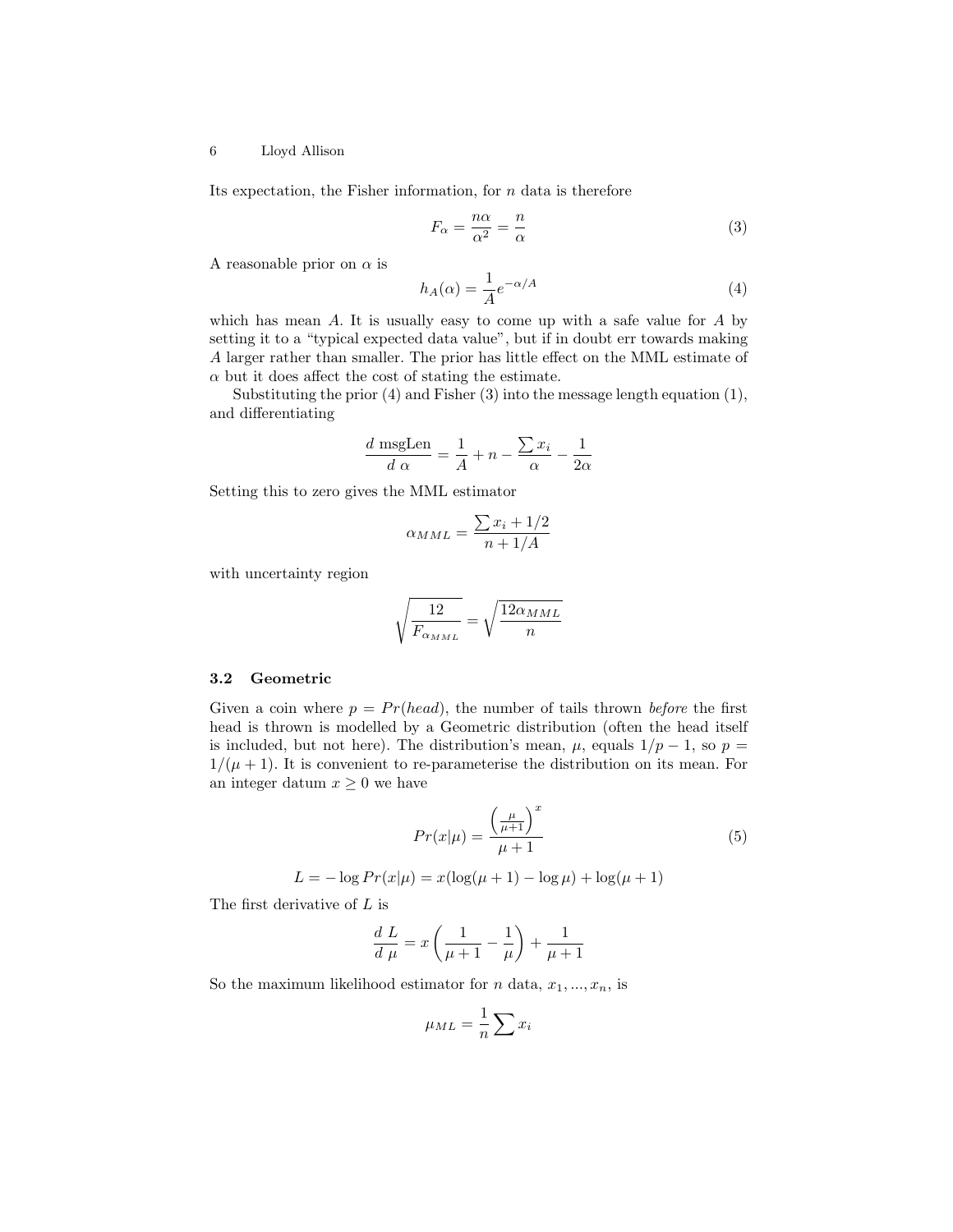The second derivative of L is

$$
\frac{\partial^2 L}{\partial \mu^2} = x \left( \frac{1}{\mu^2} - \frac{1}{(\mu + 1)^2} \right) - \frac{1}{(\mu + 1)^2}
$$

which for  $n$  data has expectation, that is Fisher information,

$$
F_{\mu} = \frac{n}{\mu(\mu+1)}
$$

It is convenient to adopt the prior, equation (4), already used for the Poisson distribution, partly because the two distributions are often competitors on a given data-set and doing so puts them on an equal footing [17].

Substituting in the message length equation (1) and differentiating,

$$
\frac{d \text{ msgLen}}{d \mu} = \frac{1}{A} + \frac{1}{\mu + 1} \left( \sum x_i + n - \frac{1}{2} \right) - \frac{1}{\mu} \left( \sum x_i + \frac{1}{2} \right)
$$

Equating this to zero gives a quadratic for  $\mu$ 

$$
\frac{\mu^2}{A} + \mu \left( \frac{1}{A} + n - 1 \right) - \frac{1}{2} - \sum x_i = 0
$$

Taking the admissible  $(+)$  solution of the quadratic gives the MML estimator

$$
\mu_{MML} = \left(1 - n - \frac{1}{A} + \sqrt{n^2 + \frac{1}{A^2} + 1 + \frac{2n}{A} - 2n + \frac{4}{A}\sum x_i}\right)\frac{A}{2}
$$

with uncertainty region

$$
\sqrt{\frac{12}{F_{\mu_{MML}}}}
$$

It is not immediately obvious that  $\mu_{MML}$  does indeed tend to the mean for larger and larger data-sets from the same source.

#### 3.3 Student's t-Distribution

Student's t-Distribution [19] for a continuous datum  $x$  has the probability density function  $1)/2$ 

$$
f(x|\mu,\sigma,\nu) = \frac{\Gamma^{\frac{\nu+1}{2}}}{\sqrt{\mu\nu}\sigma\Gamma^{\frac{\nu}{2}}}\left\{1+\frac{(x-\mu)^2}{\nu\sigma^2}\right\}^{-(\nu+1)}
$$

 $\nu$  is called the *shape* parameter. The mean of the distribution is undefined if  $\nu \leq 1$ . The variance is  $\sigma^2 \nu/(\nu - 2)$ , if  $\nu > 2$ , otherwise it is undefined. If  $\nu = 1$ the t-Distribution is a Cauchy distribution, and if  $\nu$  is large, say  $\geq 30$ , it is very close to the Normal (Gaussian) distribution,  $N(\mu, \sigma)$ .

The negative log likelihood,  $L$ , for a datum,  $x$  is

$$
L = \frac{1}{2}\log \pi + \log \Gamma \frac{\nu}{2} - \log \Gamma \frac{\nu+1}{2} - \frac{\nu}{2}\log \nu - \nu \log \sigma + \frac{\nu+1}{2}\log(\nu \sigma^2 + (x - \mu)^2)
$$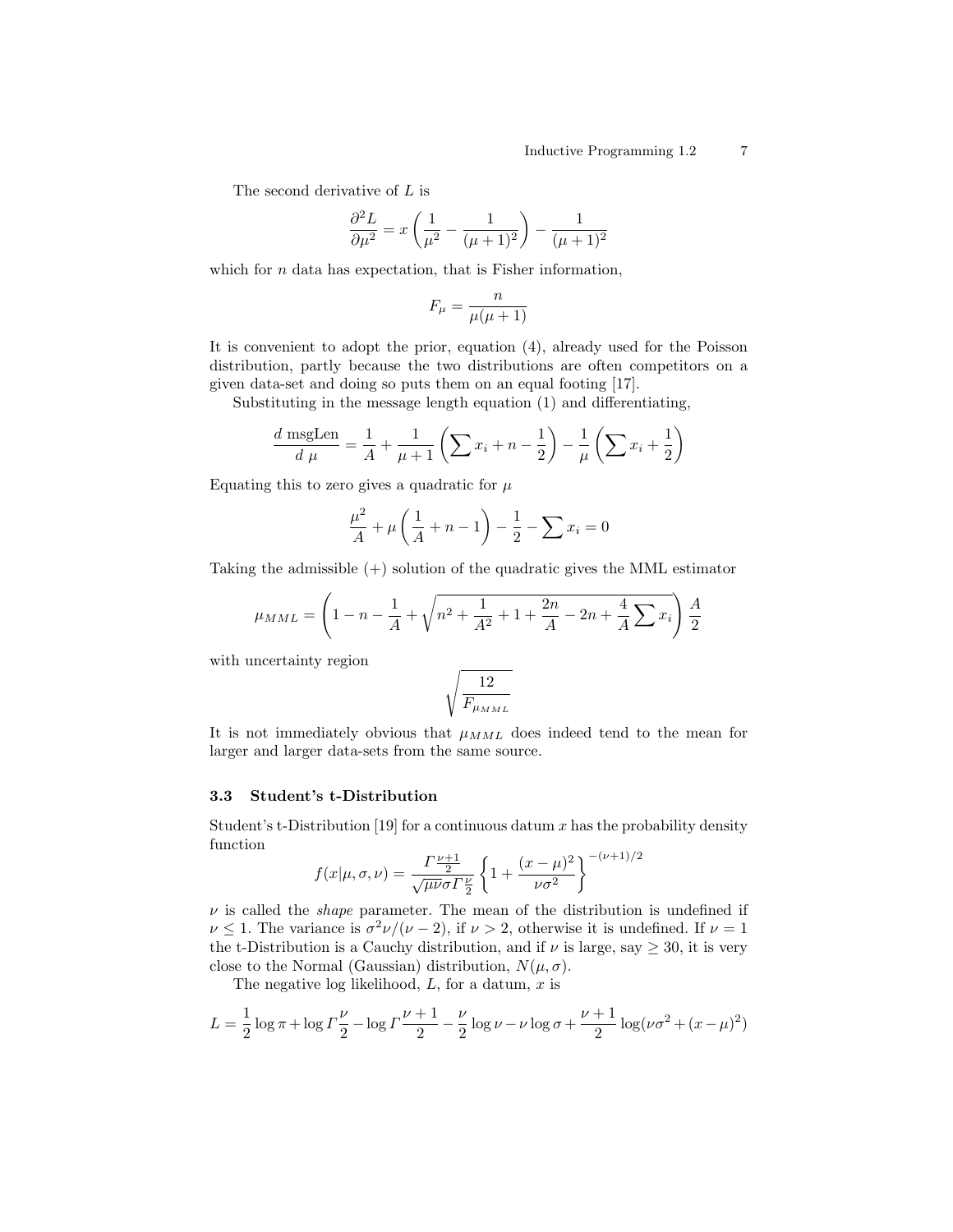#### 8 Lloyd Allison

The first derivatives with respect to the parameters are

$$
\frac{\partial L}{\partial \mu} = -(\nu + 1) \frac{x - \mu}{\nu \sigma^2 + (x - \mu)^2}
$$

$$
\frac{\partial L}{\partial \sigma} = \frac{-\nu}{\sigma} + \nu(\nu + 1)\sigma \frac{1}{\nu \sigma^2 + (x - \mu)^2}
$$

$$
\frac{\partial L}{\partial \nu} = \frac{1}{2} \psi \left(\frac{\nu}{2}\right) - \frac{1}{2} \psi \left(\frac{\nu + 1}{2}\right) - \frac{1}{2} - \frac{1}{2} \log \nu - \log \sigma
$$

$$
+ \frac{1}{2} \log(\nu \sigma^2 + (x - \mu)^2) + \frac{(\nu + 1)\sigma^2}{2(\nu \sigma^2 + (x - \mu)^2)}
$$

(Note that  $\psi$  and  $\psi_1$  are the first and second derivatives of the log  $\Gamma$  function, also known as digamma and trigamma.) The three first derivatives of  $L$ , above, give its gradient,  $\nabla L$ , which is useful when it comes to searching for an estimate.

Turning to the second derivatives of L, first the terms for  $\mu$  and  $\sigma$ ,

$$
\frac{\partial^2 L}{\partial \mu^2} = (\nu + 1) \left( \frac{1}{\nu \sigma^2 + (x - \mu)^2} - \frac{2(x - \mu)^2}{(\nu \sigma^2 + (x - \mu)^2)^2} \right)
$$

which has expectation

$$
F_{11} = \frac{\nu + 1}{(\nu + 3)\sigma^2}
$$

$$
\frac{\partial^2 L}{\partial \sigma^2} = \frac{\nu}{\sigma^2} + \nu(\nu + 1) \left( \frac{1}{\nu \sigma^2 + (x - \mu)^2} - \frac{2\nu \sigma^2}{(\nu \sigma^2 + (x - \mu)^2)^2} \right)
$$

which has expectation

$$
F_{22} = \frac{2\nu}{(\nu+3)\sigma^2}
$$

The off-diagonal second derivatives involving  $\mu$  are all *odd* functions of the data  $x - \mu$  so their expectations are zero,

$$
F_{12} = F_{21} = F_{13} = F_{31} = 0
$$

The Fisher information,  $F_{\mu\sigma}$ , for n data and holding the shape,  $\nu$ , constant is therefore

$$
F_{\mu\sigma} = F_{11}F_{22}n^2
$$

As a sanity check, when  $\nu$  grows large  $F_{\mu\sigma}$  tends to  $2n^2/\sigma^4$  which is also the Fisher for the Normal distribution,  $N(\mu, \sigma)$ , with respect to  $\mu$  and  $\sigma$  [23].

Next for the second derivatives involving  $\nu$ ,

$$
\frac{\partial^2 L}{\partial \nu^2} = \frac{1}{4} \psi_1 \left(\frac{\nu}{2}\right) - \frac{1}{4} \psi_1 \left(\frac{\nu+1}{2}\right) - \frac{1}{2\nu} + \frac{\sigma^2}{\nu \sigma^2 + (x-\mu)^2} - \frac{(\nu+1)\sigma^4}{2(\nu \sigma^2 + (x-\mu)^2)^2}
$$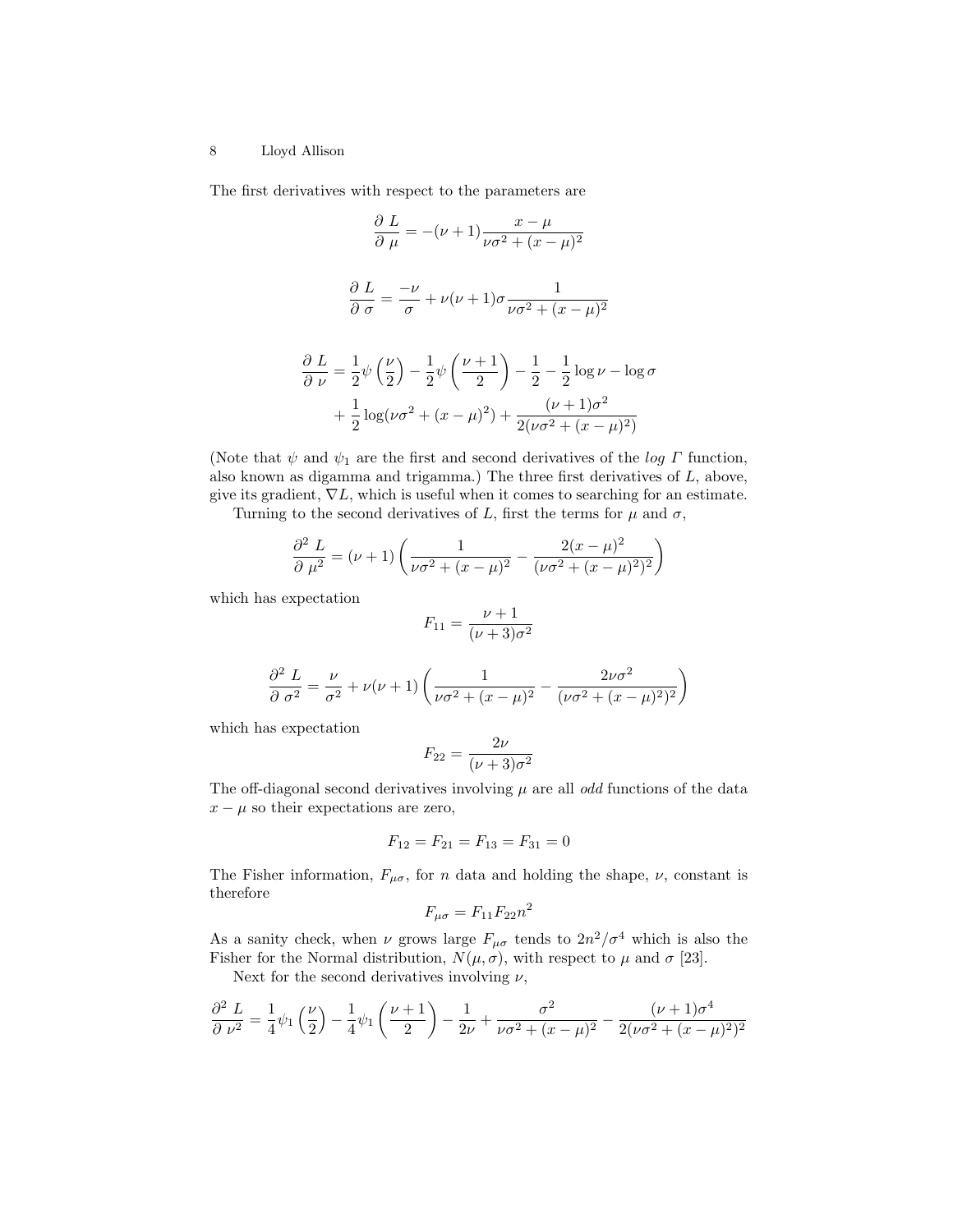which has expectation

$$
F_{33} = \frac{1}{4}\psi_1\left(\frac{\nu}{2}\right) - \frac{1}{4}\psi_1\left(\frac{\nu+1}{2}\right) - \frac{\nu+5}{2\nu(\nu+1)(\nu+3)}
$$

There is interaction between  $\sigma$  and  $\nu$ ,

$$
\frac{\partial^2 L}{\partial \sigma \partial \nu} = \frac{\partial^2 L}{\partial \nu \partial \sigma} = -\frac{1}{\sigma} + \frac{(2\nu + 1)\sigma}{\nu \sigma^2 + (x - \mu)^2} - \frac{\nu(\nu + 1)\sigma^3}{(\nu \sigma^2 + (x - \mu)^2)^2}
$$

which has expectation

$$
F_{23} = F_{32} = \frac{-2}{\sigma(\nu+1)(\nu+3)}
$$

The Fisher information for n data, for all three parameters,  $F_{\mu\sigma\nu}$ , is therefore

$$
F_{\mu\sigma\nu} = F_{11}(F_{22}F_{33} - F_{23}^2)n^3
$$

which, after some rearranging, becomes

$$
\frac{n^3}{\sigma^4} \left\{ \frac{\nu(\nu+1)}{2(\nu+3)^2} \left( \psi_1\left(\frac{\nu}{2}\right) - \psi_1\left(\frac{\nu+1}{2}\right) \right) - \frac{1}{(\nu+1)(\nu+3)} \right\}
$$

agreeing with the equation in [1]. Note that  $\log F_{\mu\sigma\nu}$ , the present instance of  $\log F$  in equation (1), is of the form

$$
\log F_{\mu\sigma\nu} = 3\log n - 4\log \sigma + \log \ g(\nu)
$$

for an expression g.

There is no closed-form for the MML estimator (nor maximum likelihood (ML)) for the t-Distribution so a numerical search is necessary. This has been implemented, using IP's small numerical library, to minimise the message length, equation (1), subject to the *constraints*  $\sigma > 0, 1 \leq \nu \leq 30$ , plus any extra ones that an estimator might impose. The median of the data is a reasonable starting point for  $\mu$ , the standard deviation for  $\sigma$ , and 6 for  $\nu$  (according to the grapevine). The default prior is uniform for  $\mu$  on some range,  $1/\sigma$  normalised for  $\sigma$  on some range, and uniform for  $\nu$  on [1,30] but, given the numerical search, virtually any prior could be used instead.  $k_3$  is the relevant lattice constant ( $\S 2.1$ ). On small data-sets the MML estimator may select slightly larger values of  $\sigma$  and  $\nu$  than the ML estimator to make  $|F|$  smaller.

#### 3.4 Distribution Implementations

To begin to use a new distribution (Model) in IP requires at least a function to construct constant, fully parameterised Models.

To fit the distribution to data requires an estimator. An estimator is a function from a data-set (list) of data from the appropriate data-space (type) to a Model over that data-space. Such an estimator may, for example, be passed as a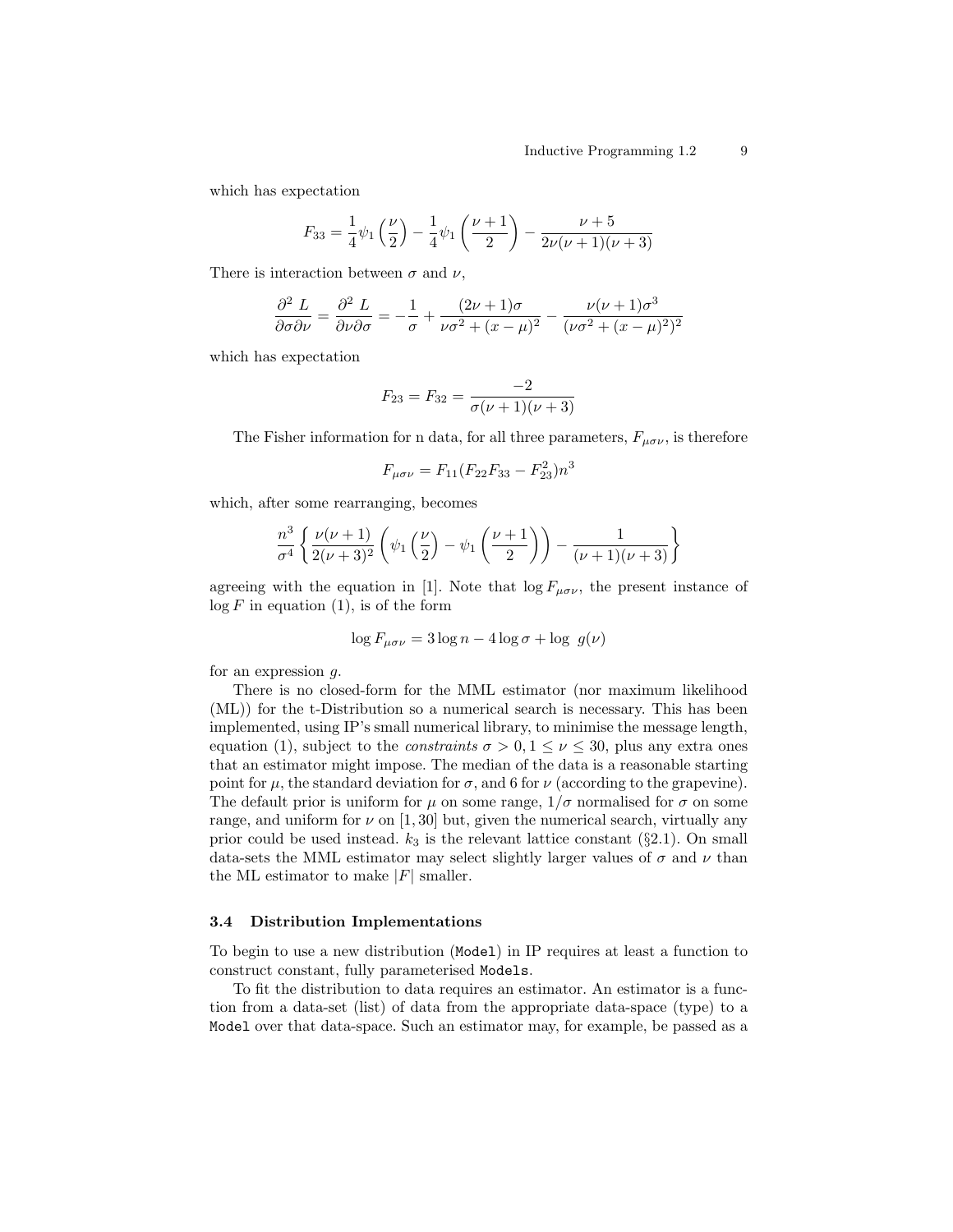parameter to the learner of ". . .-trees" [3] to model data from the tree's outputspace, in its leaves, in which case we would learn a regression-tree. (Often there is a function of extra parameters, for example to control the prior, which produces an estimator.)

A weighted estimator, for weighted data, is needed to use the distribution in mixture models (clustering). Note that the weights may be fractional. This is because a datum may belong partly to two or more components of the mixture.

Constructors, and weighted and unweighted estimators have been implemented for the Poisson and Geometric distributions, and Student's t-Distribution. Module T also includes "extras" to do with the t-Distribution, such as the full Fisher information matrix, which may be useful to implement special cases and other estimators. For example, when holding the shape,  $\nu$ , constant the reduced Fisher can be got by dropping the last row and column (dropRowCol) of the full Fisher. When setting  $\mu = 0$  for a linear regression, the first row and column can be dropped.

#### 3.5 Numerical Functions

A small numerical library, module Sci, was implemented in Haskell mainly to support the t-Distribution in the first instance. It makes use of Haskell's Array library [15]. There are various efforts by others to interface Haskell to "serious" numerical libraries implemented in C, for example. However the t's needs are quite modest and the present course of action was taken (i) to see how it would work out (interesting), and (ii) to keep IP self-contained, for now. The efficiency question for numerical and array algorithms in functional programming has been well examined [7] but is not a major concern in this instance. As far as writing numerical Haskell code goes, there is obvious potential to exploit features such as infinite series (lazy lists) and polymorphism over the numerical (Num) types.

# 4 Conclusions

Inductive programming (IP) uses the compositional abilities of functional programming (Haskell) and Minimum Message Length (MML) inference. IP 1.2 (§3) now includes the Poisson (§3.1) and Geometric (§3.2) probability distributions, each defined on integers  $\geq 0$  and parameterised on the distribution mean, and Student's t-Distribution (§3.3) on continuous values.

A small numerical library  $(\S 3.5)$  is also included in IP 1.2 to support tasks such as optimising a function of a small number of parameters, for example, fitting a t-Distribution.

The Normal and Multinomial distributions were previously implemented, as were learners for structured-models such as mixtures, classification-trees [3], mixed Bayesian networks [4], and segmentation models [10] which can be used with the new, and earlier, distributions.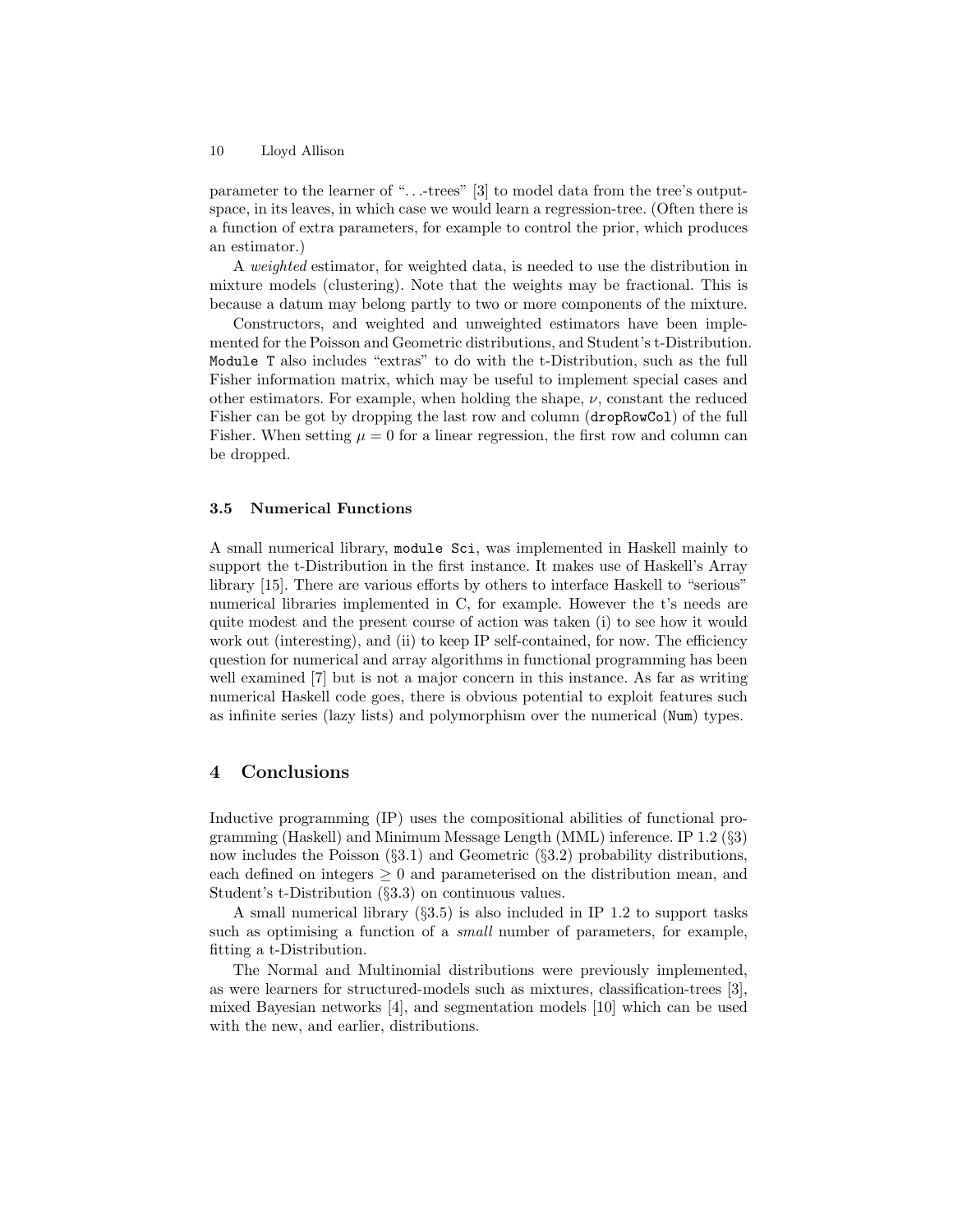# References

- 1. Y. Agusta and D. Dowe. MML clustering of continuous-valued data using Gaussian and t-distributions. 15th Australian Joint AI Conf., pages 143–154, 2002.
- 2. L. Allison. Types and classes of machine learning and data mining. 26th Australasian Computer Science Conference (ACSC), pages 207–215, February 2003.
- 3. L. Allison. Models for machine learning and data mining in functional programming. J. Functional Programming, pages 15–32, January 2005. doi:10.1017/S0956796804005301.
- 4. L. Allison. A programming paradigm for machine learning with a case study of Bayesian networks. 29th Australasian Computer Science Conference (ACSC), pages 103–111, February 2006.
- 5. R. A. Baxter and J. J. Oliver. MDL and MML: Similarities and differences. Technical Report 94/207, Department of Computer Science, Monash University, January 1995.
- 6. T. Bayes. An essay towards solving a problem in the doctrine of chances. Phil. Trans. of the Royal Soc. of London, 53:370–418, 1763. Reprinted in Biometrika 45(3/4), pp. 296–315, 1958.
- 7. M. M. T. Chakravarty and G. Keller. An approach to fast arrays in Haskell. 4th Summer School and Workshop on Advanced Functional Programming, 2638:27–58, 2002.
- 8. J. Comley and D. Doew. General Bayesian networks and asymmetric languages. 2nd Hawaii Int. Conf. Statistics and Related Fields (HICS-2), June 2003.
- 9. J. H. Conway and N. J. A. Sloane. Sphere Packings, Lattices and Groups. Springer-Verlag, 1988. (See p.61).
- 10. M. B. Dale, L. Allison, and P. E. R. Dale. Segmentation and clustering as complementary sources of information. Acta Oecologica, 31(2):193–202, March 2007.
- 11. G. E. Farr and C. S. Wallace. The complexity of strict minimum message length inference. BCS Computer J., 45(3):285–292, 2002.
- 12. N. Friedman and M. Goldszmidt. Learning Bayesian networks with local structure. UAI'96, pages 252–262, 1996.
- 13. K. B. Korb and A. E. Nicholson. Bayesian Artificial Intelligence. Chapman and Hall / CRC, 2004.
- 14. R. T. O'Donnell, L. Allison, and K. B. Korb. Learning hybrid Bayesian networks by MML. AI 2006: Advances in Artificial Intelligence, 4304:192–203, 2006. doi:10.1007/11941439 23.
- 15. S. Peyton-Jones et al. Report on the programming language Haskell-98. 1999. Available at http://www.haskell.org/.
- 16. J. Rissanen. Modeling by shortest data description. Automatica, 14:465–471, 1978.
- 17. D. F. Schmidt and E. Makalic. MMLD inference of the Poisson and geometric models. Technical Report 2008/220, Faculty of Information Technology, Monash University, January 2008.
- 18. C. E. Shannon. A mathematical theory of communication. Bell Syst. Technical Jrnl., 27:379–423 and 623–656, 1948.
- 19. Student. The probable error of a mean. Biometrika, 6(1):1–25, 1908. (W. S. Gosset writing as Student).
- 20. C. S. Wallace. Statistical and Inductive Inference by Minimum Message Length. Springer-Verlag, 2005. isbn:038723795X.
- 21. C. S. Wallace and D. M. Boulton. An information measure for classification. BCS Comput. J., 11(2):185–194, 1968.